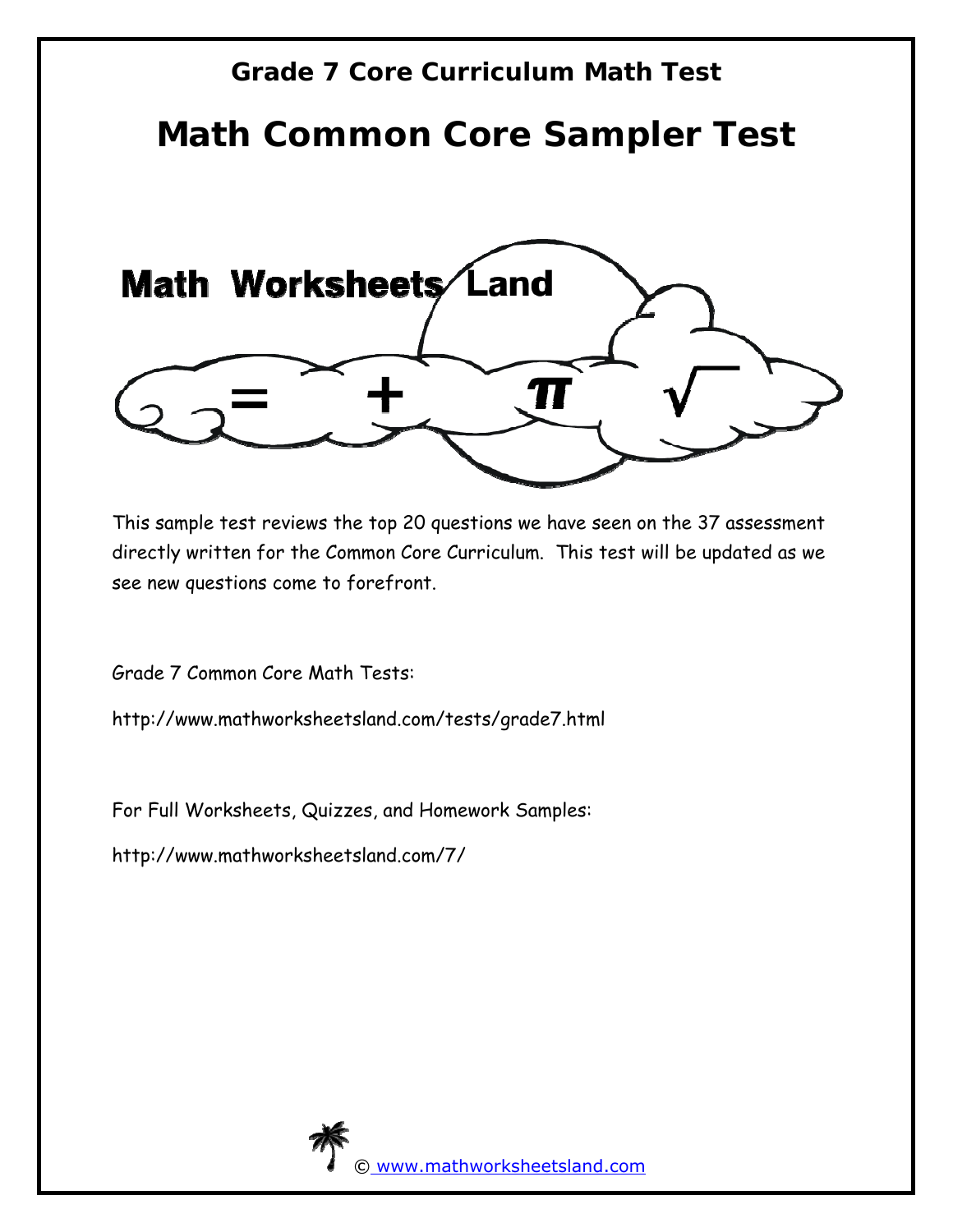| an<br>N |  |
|---------|--|
|---------|--|

1. Compare the numbers mentally on a number line and select the correct statement out of the following statements:

- A. 4 is greater than 6
- B. -3 is greater than -5
- C. 0 is less than -2
- D.  $-3$  is greater than  $+2$



- 2. Simplify:  $[-15(-1.5)] + [(-2.5) \times 1.25]$
- A) -19.375 B) 19.375
- C) -25.625 D) 25.625
- 3. Simplify :  $\sqrt{10} \times \sqrt{15}$  =
- A)  $5\sqrt{6}$  B)  $6\sqrt{5}$
- C) 5 D)  $\sqrt{30}$
- 4. Select an equivalent expression for: 12m -6n +2
- A)  $6m 3n + 2$  B)  $12m + 6n 2$
- C) 6m  $-3n + 1$  D) m  $-n + 1$

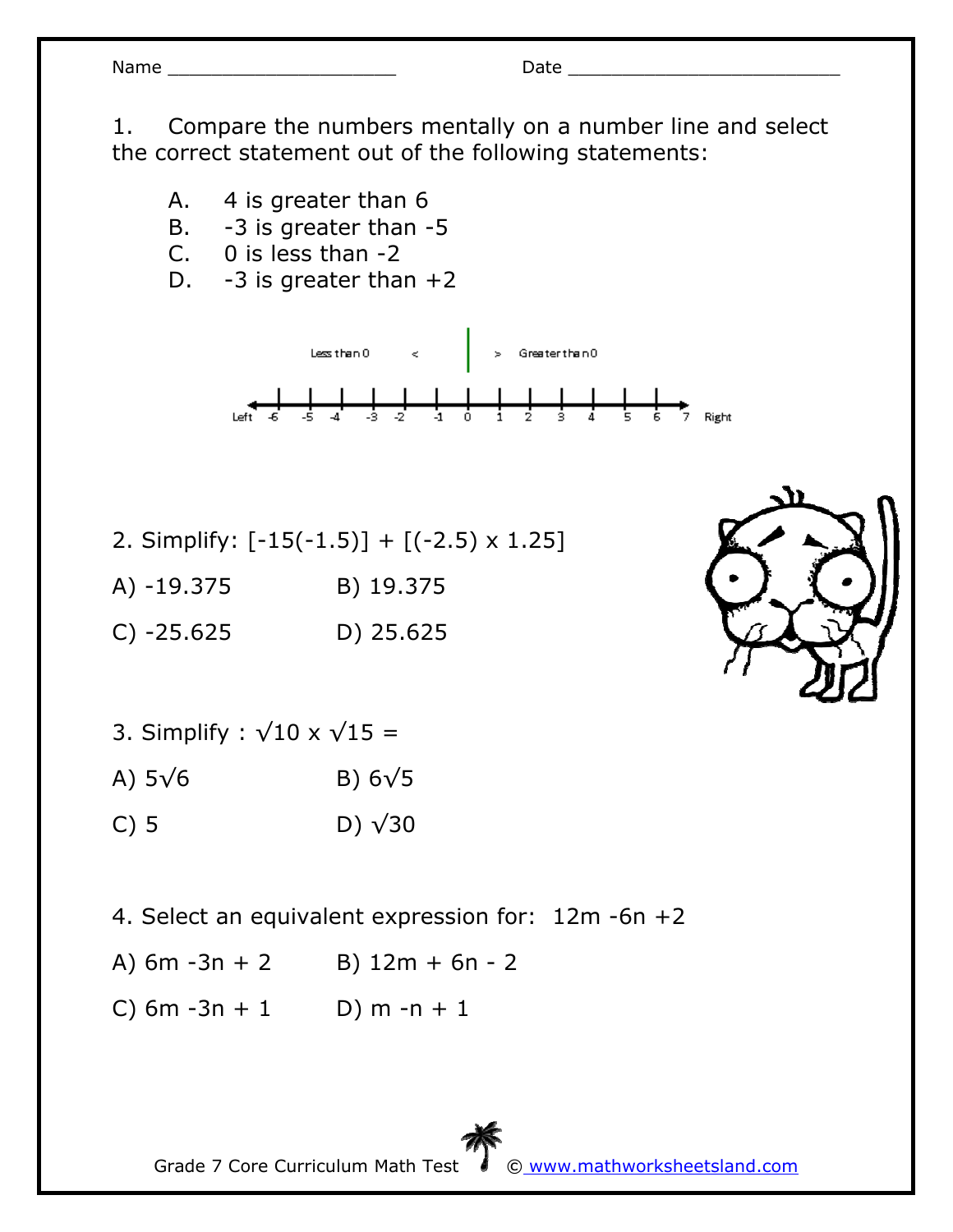| Nar |  |
|-----|--|
|     |  |

5. Which inequality shows these numbers in order from least to greatest?

67 42 65 62

A.  $42 < 62 < 65 < 67$ 

B. 62 < 65 < 67 < 42

C. 62 < 67 < 65 < 42

D.  $42 < 65 < 62 < 67$ 

6. Which of the following is an equivalent fraction to −18/96? A) -96/18 B) −1/16 C) -3/16 D) 3/16

7. Your mom gave you a lovely bicycle on your last birthday. The original price of this bicycle was \$ 150. The shopkeeper offered a special discount of 20%. What was amount paid by your mom?

A) \$130 B) \$135 C) \$120 D) \$150

8. You buy a television for \$550. That price included a 10% sales tax. What is price without sales tax?

- A) \$500 B) \$605
- C) \$55 D) \$550



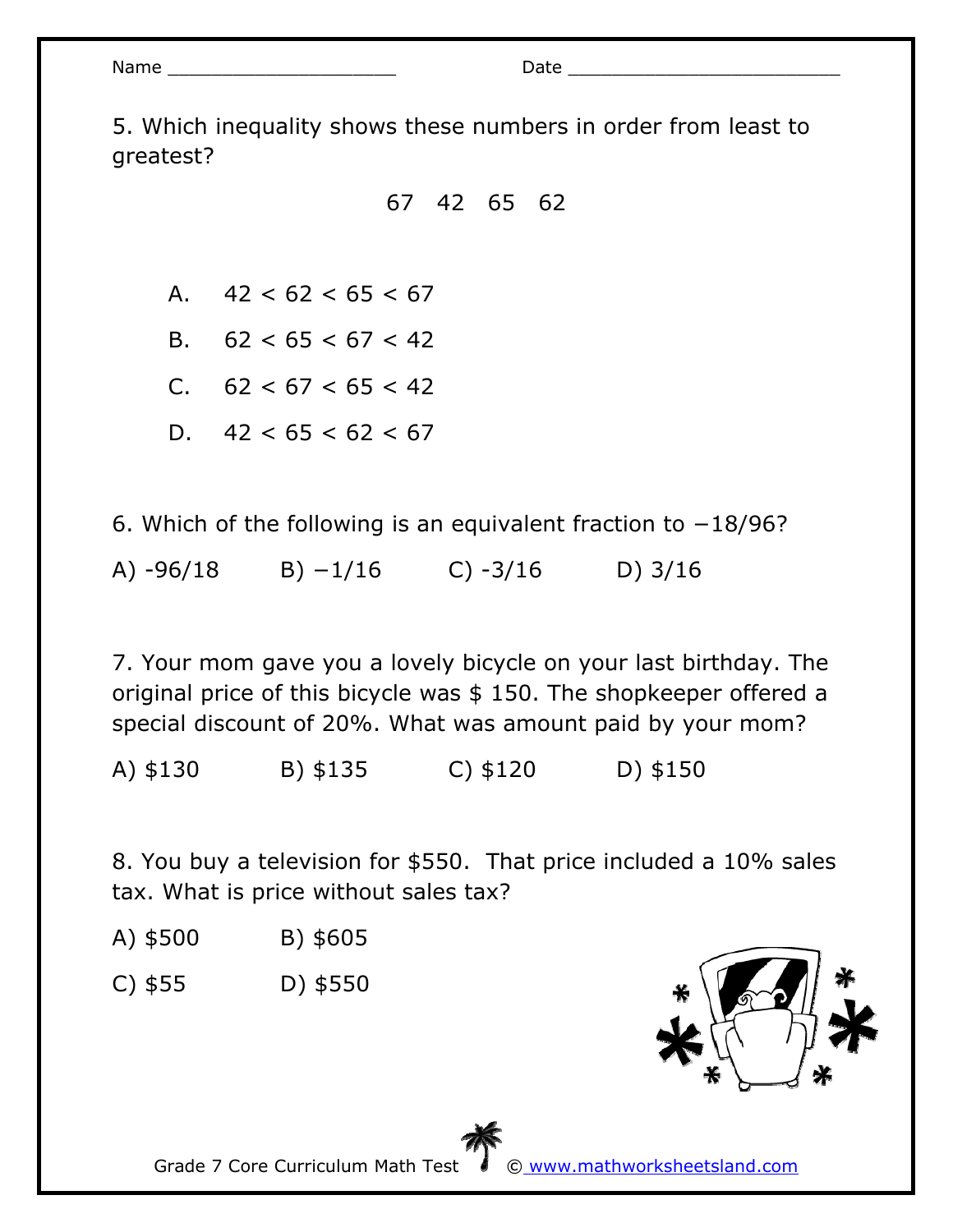9.  $3 \times 0.3 \times 0.03 \times 0.003 \times 30 = ?$ 

A) 0.0000243 B) 0.000243 C) 0.00243 D) 0.0243

10. In a test of 4 subjects, Mike gets 96, 60 and 55 in three subjects. If his average (arithmetic mean) mark for all four subjects is 74, then the marks in the  $4<sup>th</sup>$  subject must be: A. 74 B. 85 C. 88 D. 82

11. The cost of a toy car is \$20 less than 2 times the cost of a toy train. If the cost of toy car is \$100, what is the cost of toy train?

> A. \$40 B. \$50 C. \$60 D.\$80

12. Marvin makes \$5 for every hot dog he sells. The hot dog costs him \$2 to make. Which expression below would allow you to determine the amount Marvin

makes selling 30 hot dogs?

- a.  $5 + 2x 30$
- b.  $5(30) 2(30)$
- c. 10 + 30x

d. 7 x 30



Grade 7 Core Curriculum Math Test © www.mathworksheetsland.com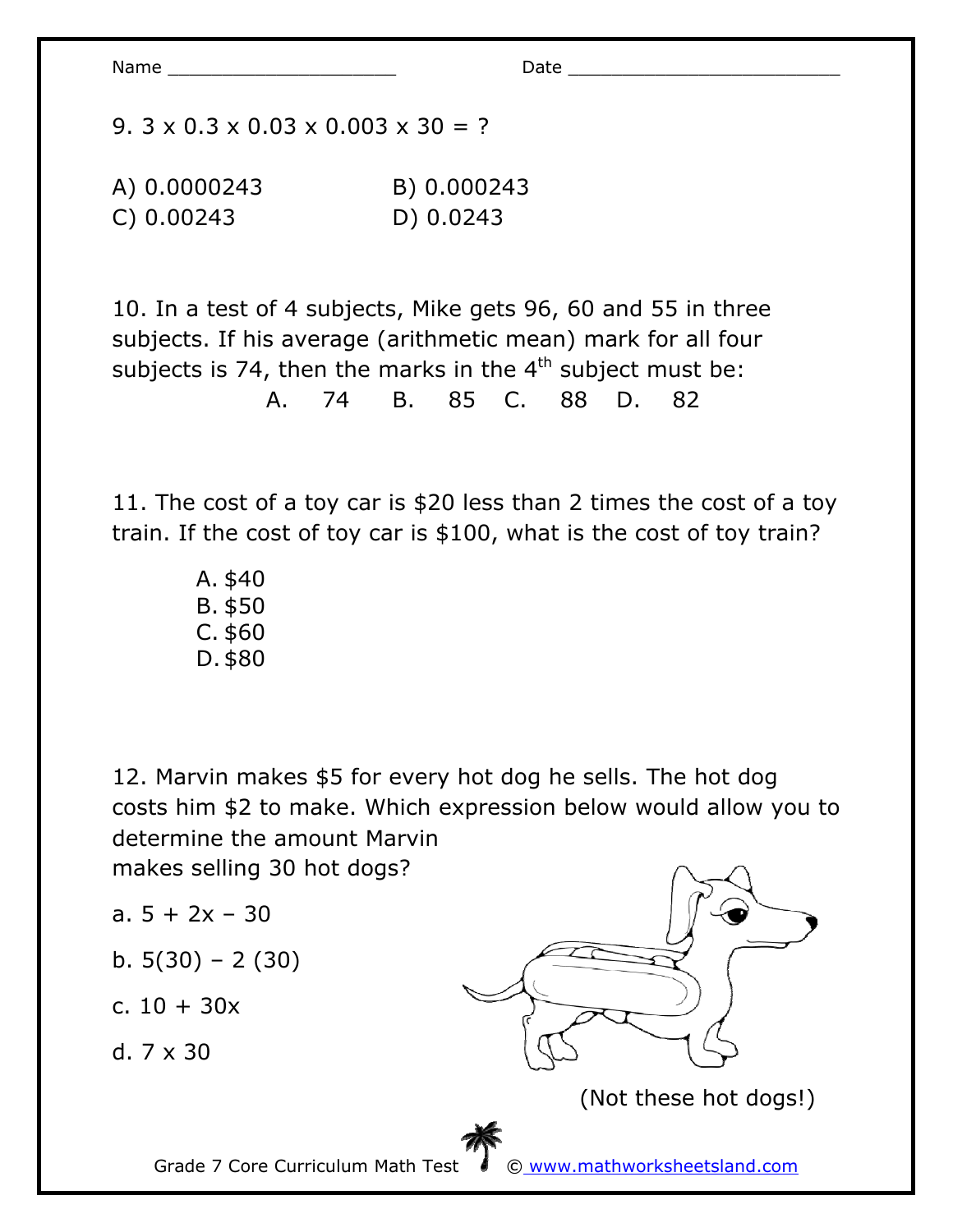13. The radius of a circle is 12 cm. What is the area? (Use approximation.)

A) 425 B) 352

C) 452 D) 442

14. The mean of seven numbers is 12.0. When one new number is added, the average of eight numbers becomes 12.5. What is the new number?

| A) 12.0   | B) 12.5 |
|-----------|---------|
| $C)$ 16.0 | D) 16.5 |

15. An ordinary single die is thrown. Find the probability that an even number is the outcome.

| A) $1/6$ | $B)$ 1/3 |
|----------|----------|
|          |          |

16. In how many different ways can the letters of the word "CHINA" be arranged?

- A) 25 B) 60
- C) 120 D) 180



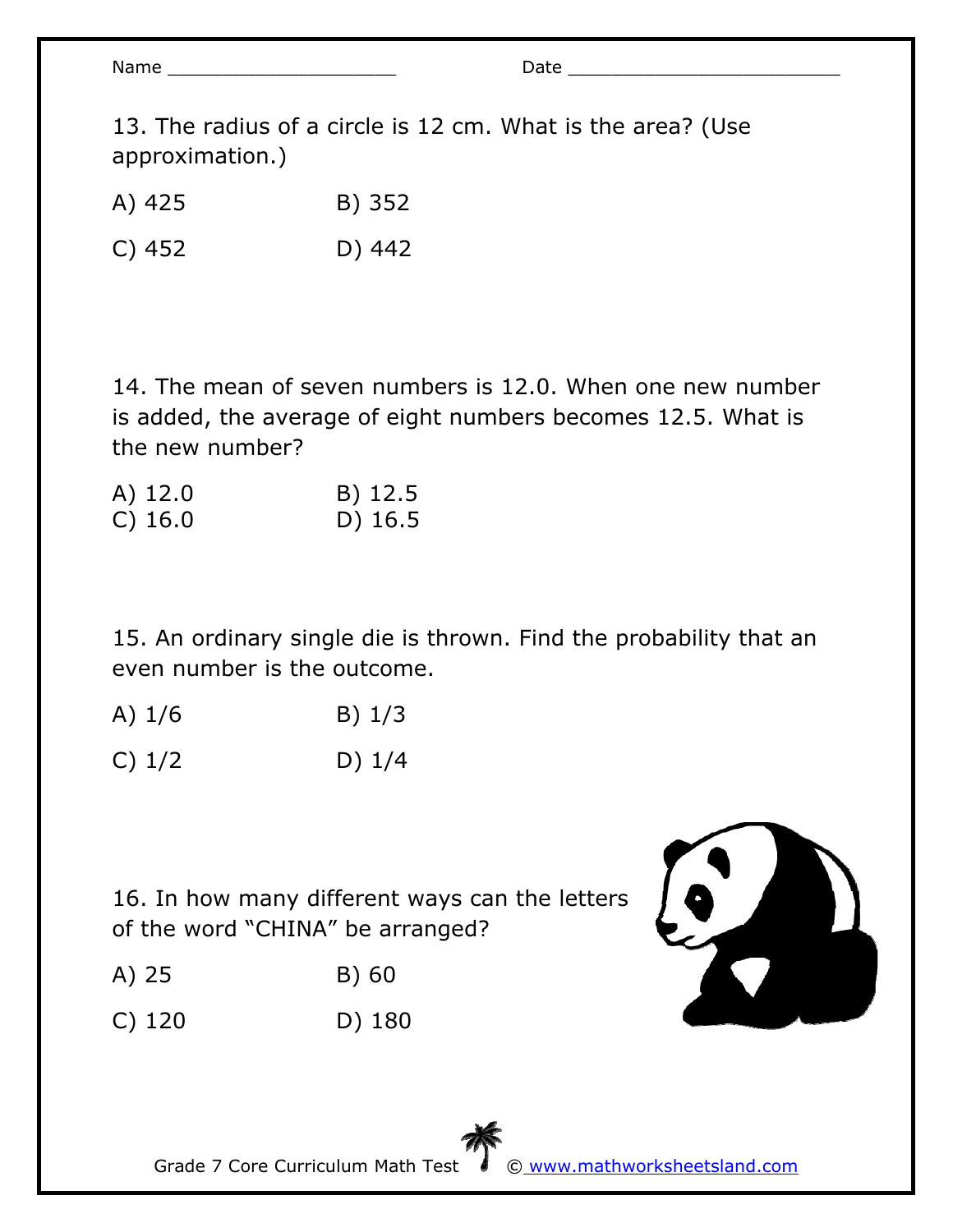| Name and the state of the state of the state of the state of the state of the state of the state of the state of the state of the state of the state of the state of the state of the state of the state of the state of the s |              |        |           |  |  |
|--------------------------------------------------------------------------------------------------------------------------------------------------------------------------------------------------------------------------------|--------------|--------|-----------|--|--|
| 17. A card is picked up at random from a pack of 52 cards. Find<br>the probability that it is a king or queen.                                                                                                                 |              |        |           |  |  |
| A) $1/13$                                                                                                                                                                                                                      | $B)$ 2/13    | C) 1/2 | D) $1/23$ |  |  |
|                                                                                                                                                                                                                                |              |        |           |  |  |
| 18. What shape can you make with this net?                                                                                                                                                                                     |              |        |           |  |  |
| A) Cone                                                                                                                                                                                                                        | B) Rectangle |        |           |  |  |
| C) Ball                                                                                                                                                                                                                        | D) Cylinder  |        |           |  |  |
|                                                                                                                                                                                                                                |              |        |           |  |  |

19. A table top is made up of circular glass. What is the circumference of the table if it has a radius of 21 cm?

A) 66 cm B) 126 cm C) 132 cm D) 264 cm

20. You have a rectangular box with the dimensions of 4 feet x 2 feet x 1 foot. You have to get it painted red. The painting will cost \$2.50 per square foot. How much will it cost you?

A) \$70 B) \$35 C) \$30 D) \$20

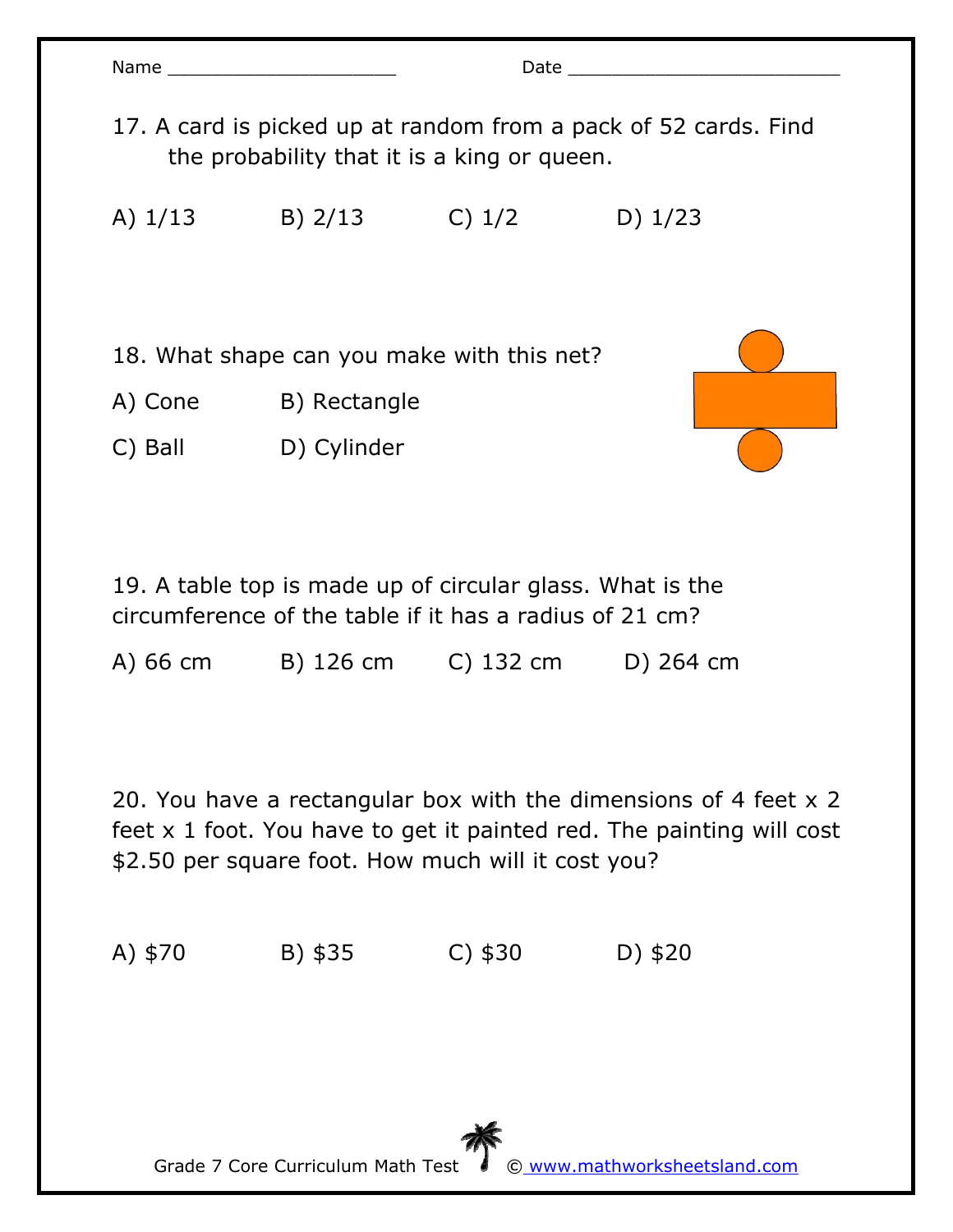Name \_\_\_\_\_\_\_\_\_\_\_\_\_\_\_\_\_\_\_\_\_ Date \_\_\_\_\_\_\_\_\_\_\_\_\_\_\_\_\_\_\_\_\_\_\_\_\_

## **Bubble Sheet for Grade 7 Test Sampler**

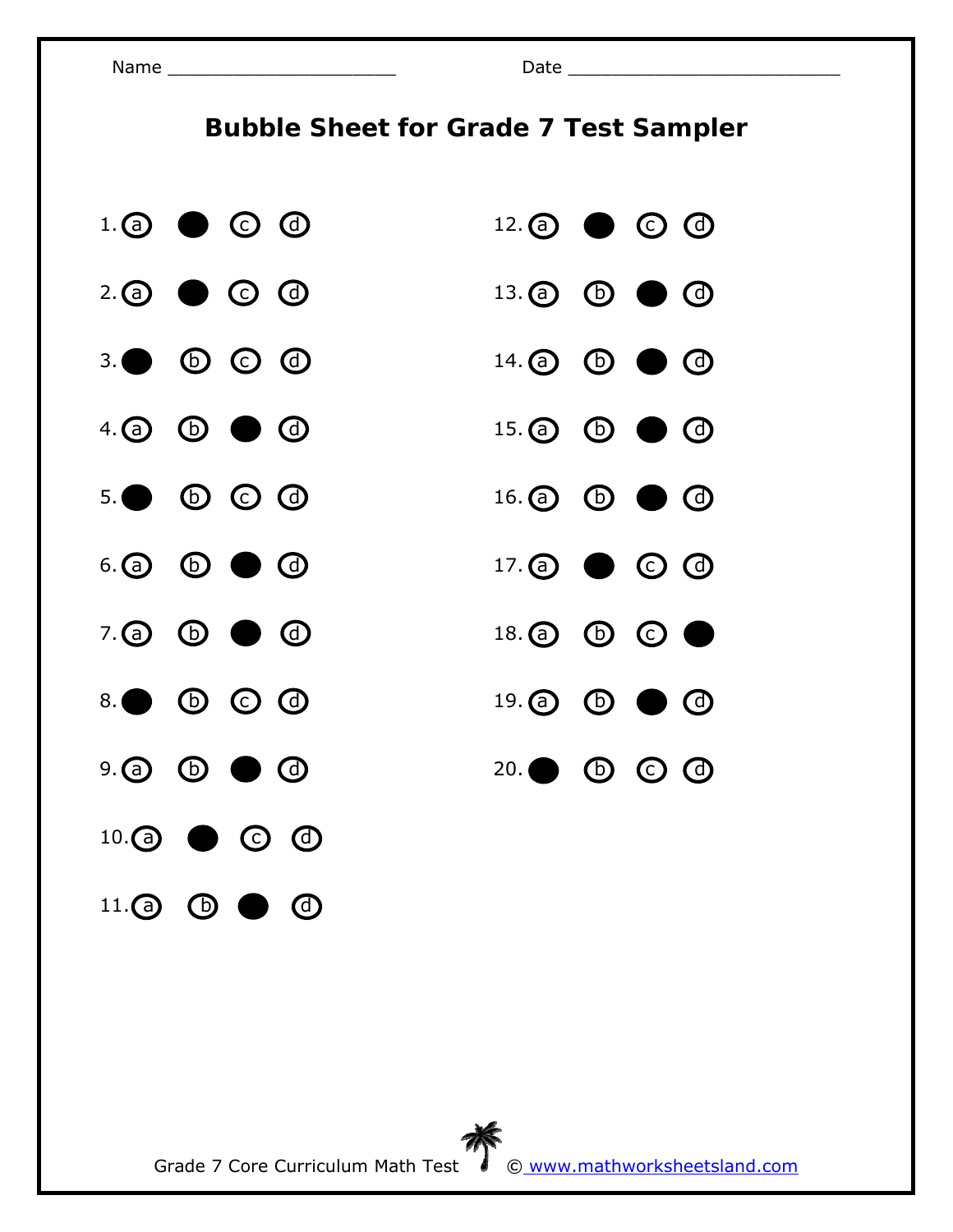11. **a b c d** 

# **Answer Key for Grade 7 Test Sampler**

| $1.$ @ $\circledcirc$ $\circledcirc$ $\circledcirc$ | $12.$ (a) (b) $\odot$ (c)                    |
|-----------------------------------------------------|----------------------------------------------|
| $2.$ ① $\odot$ $\odot$ $\odot$                      | $13.$ $\odot$ $\odot$ $\odot$ $\odot$        |
| 3. <b>@</b> © © @                                   | $14.$ (a) $\bullet$ $\bullet$ $\bullet$      |
| $4.$ (a) $\bullet$ $\bullet$ $\bullet$ $\bullet$    | $15.$ (a) $\odot$ $\odot$ $\odot$            |
| $5.$ @ $\odot$ $\odot$ $\odot$                      | $16.$ $\odot$ $\odot$ $\odot$ $\odot$        |
| 6.a $\circledcirc$ $\circledcirc$ $\circledcirc$    | $17.$ $\odot$ $\odot$ $\odot$ $\odot$        |
| 7. @ © © @                                          | 18. <b>@ @</b> © <b>@</b>                    |
| 8. a 6 c 0                                          | $19.$ (a) (b) $\odot$ (c)                    |
| $9.$ @ $\odot$ $\odot$ $\odot$                      | $20.\textcircled{a}$ $\odot$ $\odot$ $\odot$ |
| $10.$ (a) (b) $\odot$ (c) (c)                       |                                              |

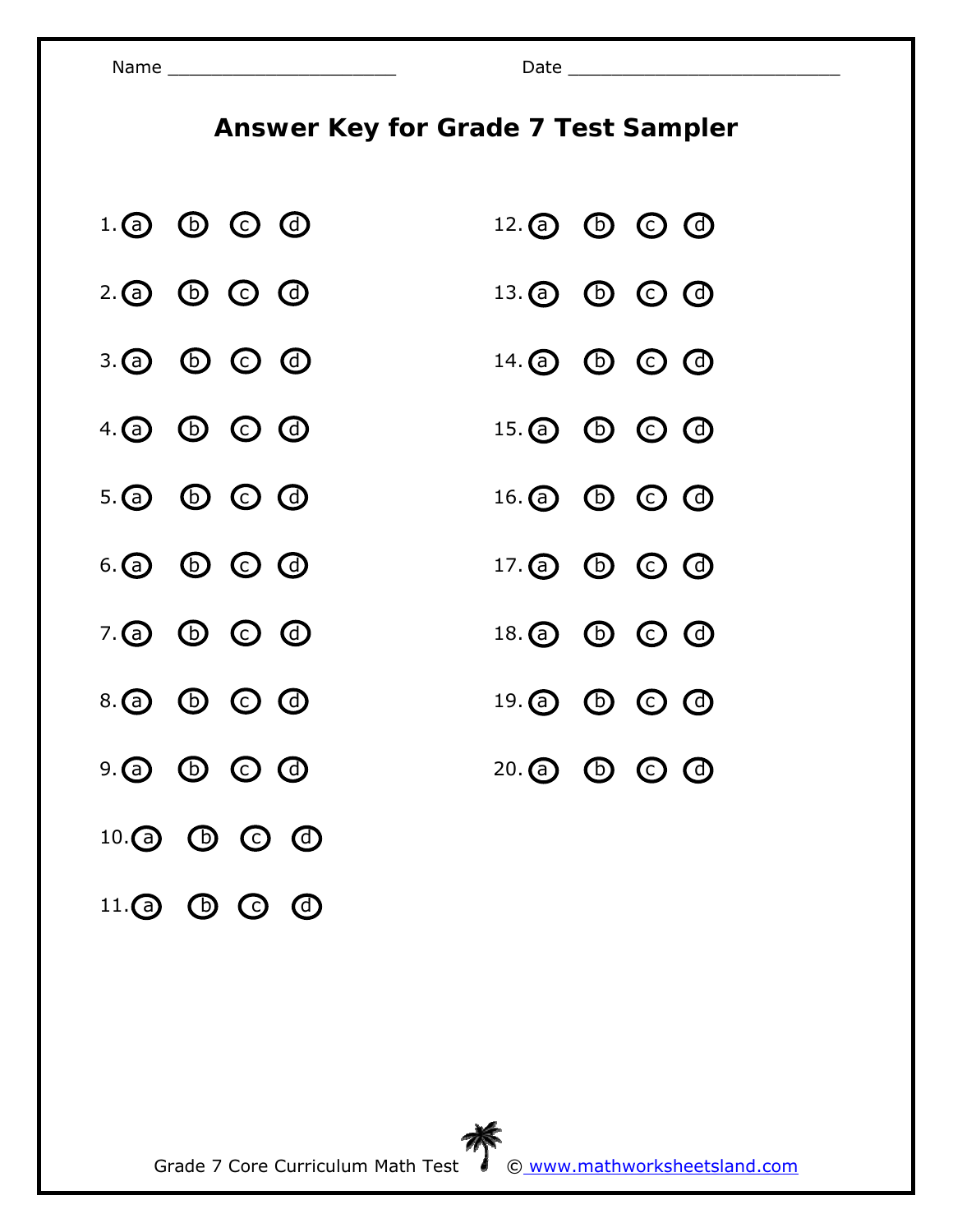## **Detailed Answer Key for Grade 7 Test Sampler**

#### 1. B

A number line is a line in which real numbers can be placed, according to their value. It starts with lowest number on the left.

#### 2. B

3. A 5√6

 $\sqrt{10}$  x  $\sqrt{15}$  =  $\sqrt{5}$ x $\sqrt{2}$  x  $\sqrt{5}$ x $\sqrt{3}$  =  $5\sqrt{6}$ 

- 4. C 6m -3n +1
- 5. A
- 6. C -3/16
- 7. C \$120

Discount=  $20%$  of  $150 = $30$ 

- 8. A
- 9. C
- 10. B
- 11. C
- 12. B
- 13. C